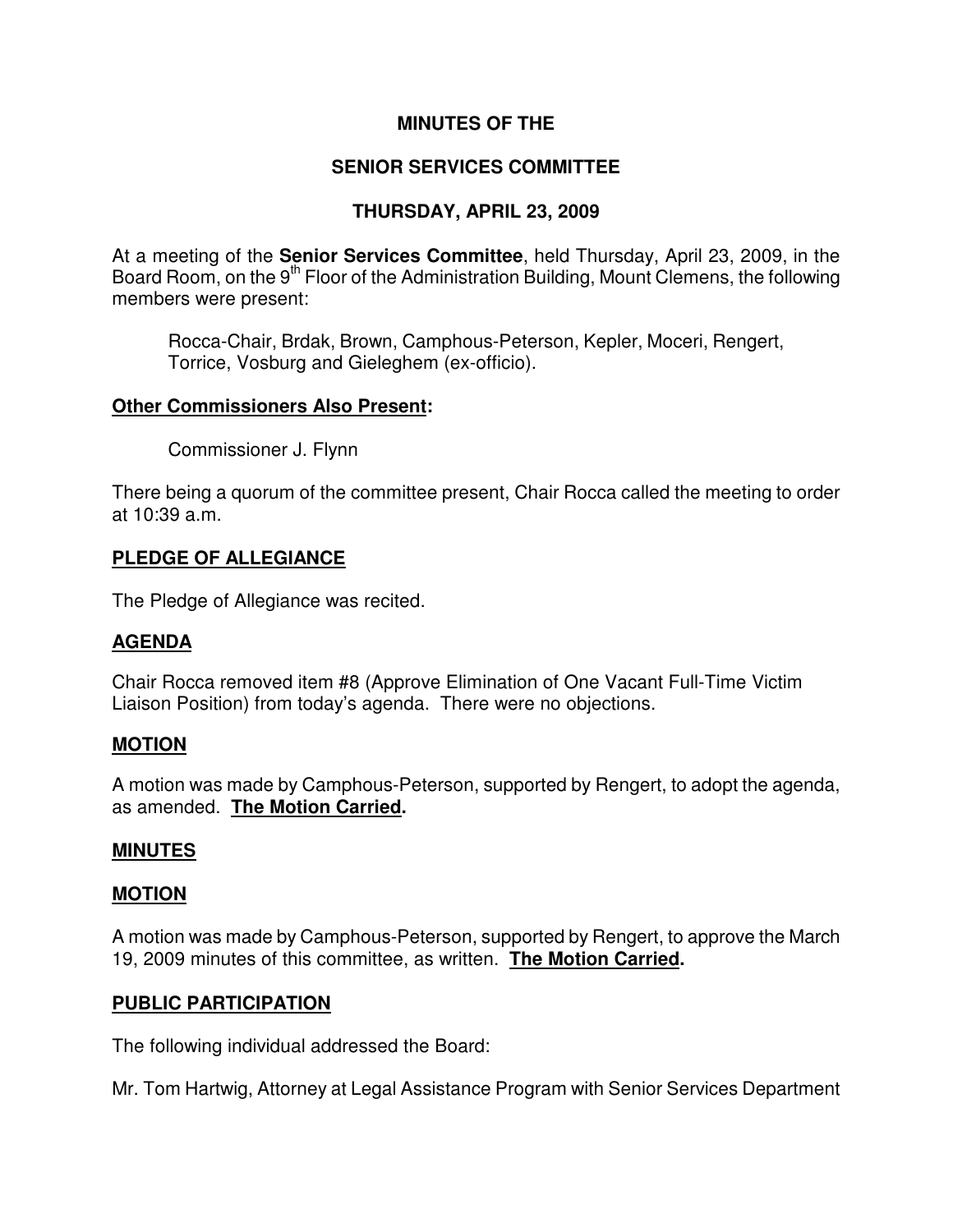## **REPORT FROM AREA AGENCY ON AGING 1-B**

## **MOTION**

A motion was made by Camphous-Peterson, supported by Torrice, to receive and file the report from Area Agency on Aging (AAA) 1-B.

Ms. Kristin Wilson, Community Planner, AAA1-B introduced Ms. Kathleen Kueppers, RN, Director of Community Care Services, AAA 1-B.

Ms. Kueppers spoke about the Nursing Home Diversion Program which is a Pilot Program taking place in Macomb County. She spoke about Phase I and Phase II of this project.

Chair Rocca called for a vote on the motion and **The Motion Carried.** 

## **REPORT FROM SANDY HANN, SUPERVISOR OF SENIOR SERVICES RESOURCE ADVOCACY PROGRAM**

A handout was distributed entitled, Michigan Tax Credits for 2008 From January 26, 2009 thru April 1, 2009.

Ms. Sandy Hann, Supervisor of Senior Services Resource Advocacy Program gave a verbal presentation on what Resource Advocacy entails in Macomb County.

## **MOTION**

A motion was made by Rengert, supported by Vosburg, to receive and file the report from Ms. Sandy Hann, Supervisor of Senior Services Resource Advocacy Program.

The following commissioner spoke: Vosburg.

Chair Rocca called for a vote on the motion and **The Motion Carried.** 

## **SENIOR SERVICES DEPARTMENT DIRECTOR'S REPORT**

Three handouts were distributed.

#### **MOTION**

A motion was made by Rengert, supported by Torrice, to receive and file the Senior Services Department Director's Report.

Ms. Angela Willis added on to Ms. Hann's report about the Resource Advocacy Program. She then added on to Ms. Kueppers report about the Nursing Home Diversion Program.